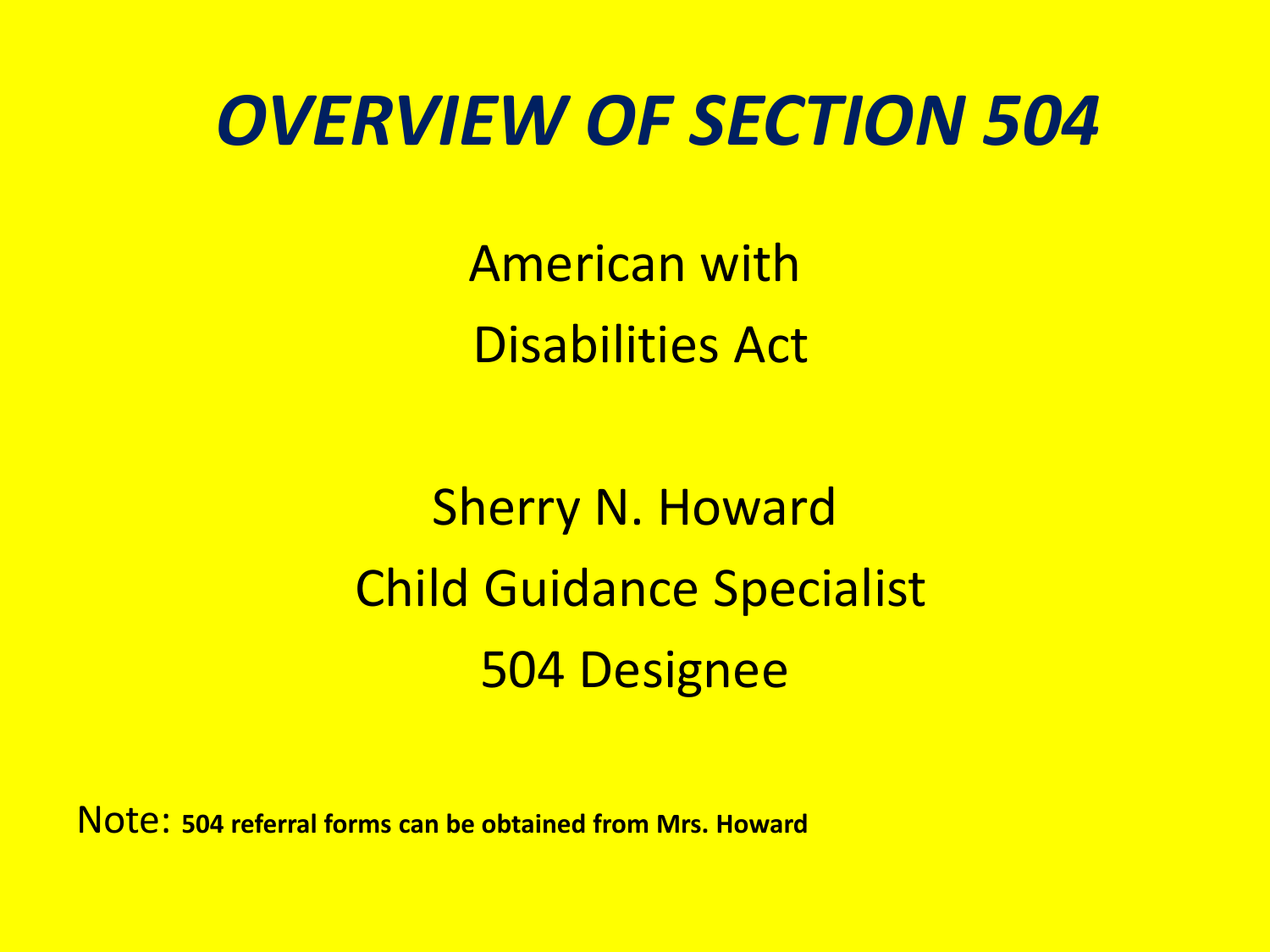### A Few Important Things…

- Section 504 is **NOT** a special education law
- Section 504 is a civil rights law
- Section 504 is not as specific a law as the IDEA
- Section 504 contains no funding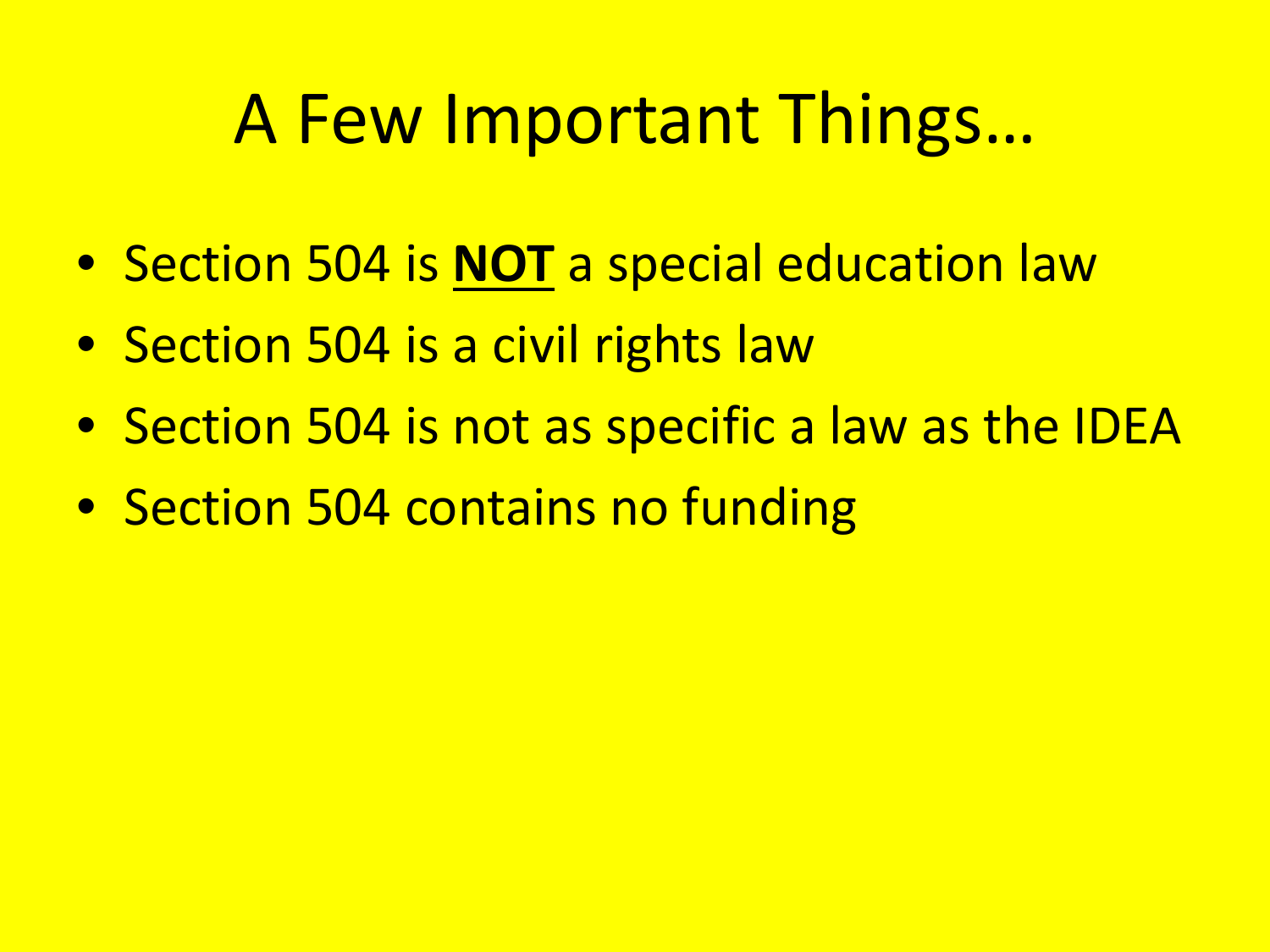## The History of Section 504

- Congressman Vanik from Ohio and Senator Humphrey from Minnesota proposed this amendment to the Rehabilitation Act of 1973
- Every department within the executive branch of the federal government has regulations implementing the law
- Because virtually every school district in the country accepts federal funds, public education is directly affected.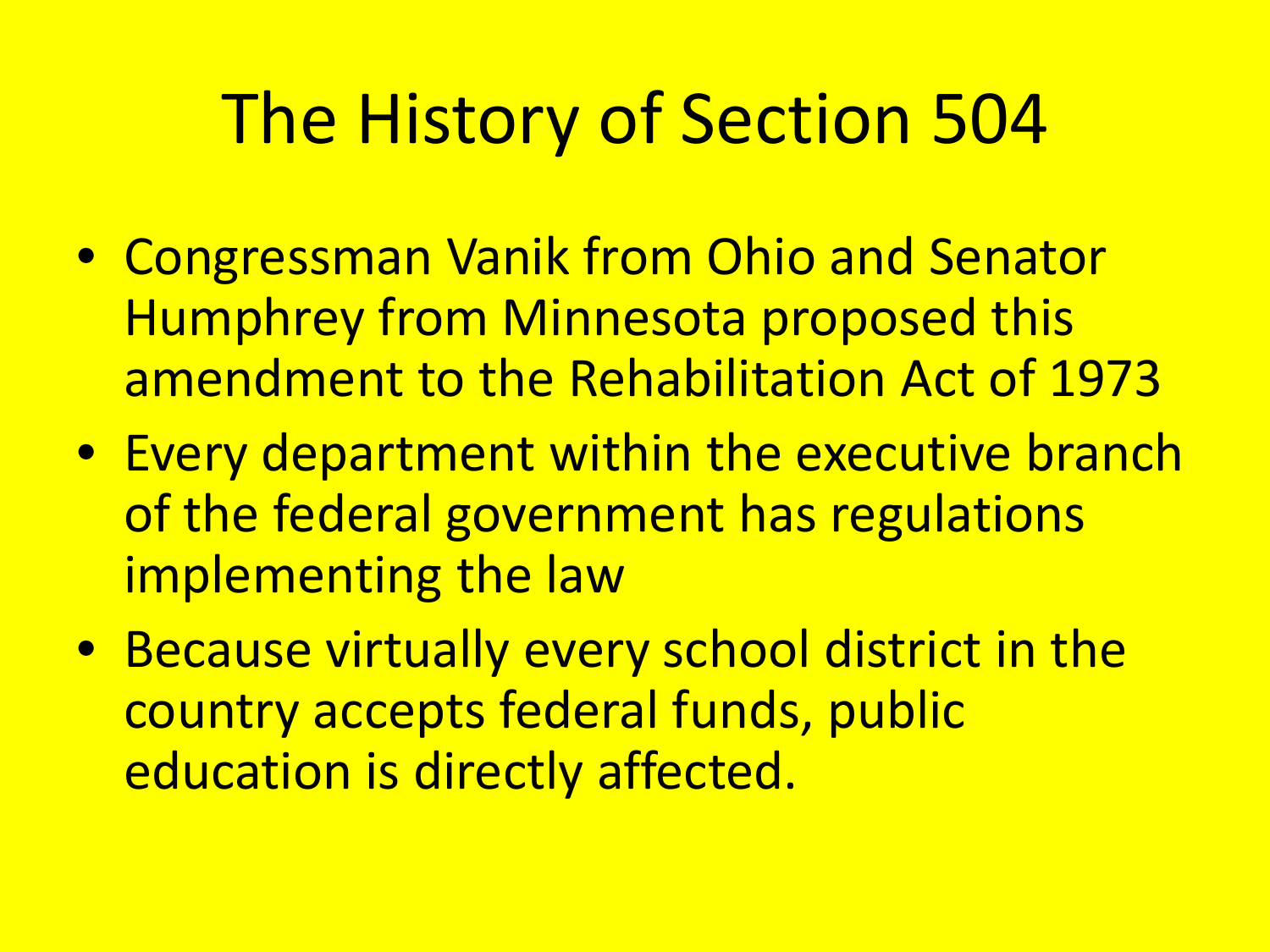## The History of Section 504

- Schools were not paying much attention to Section 504 prior to 1990.
- Why the increased attention?
	- Emergence of disabilities were not covered by the IDEA (ADHD, ODD)
	- The passage of the ADA (1990)
	- Increased Parental awareness
	- Enforcement by the Office of Civil Rights (OCR)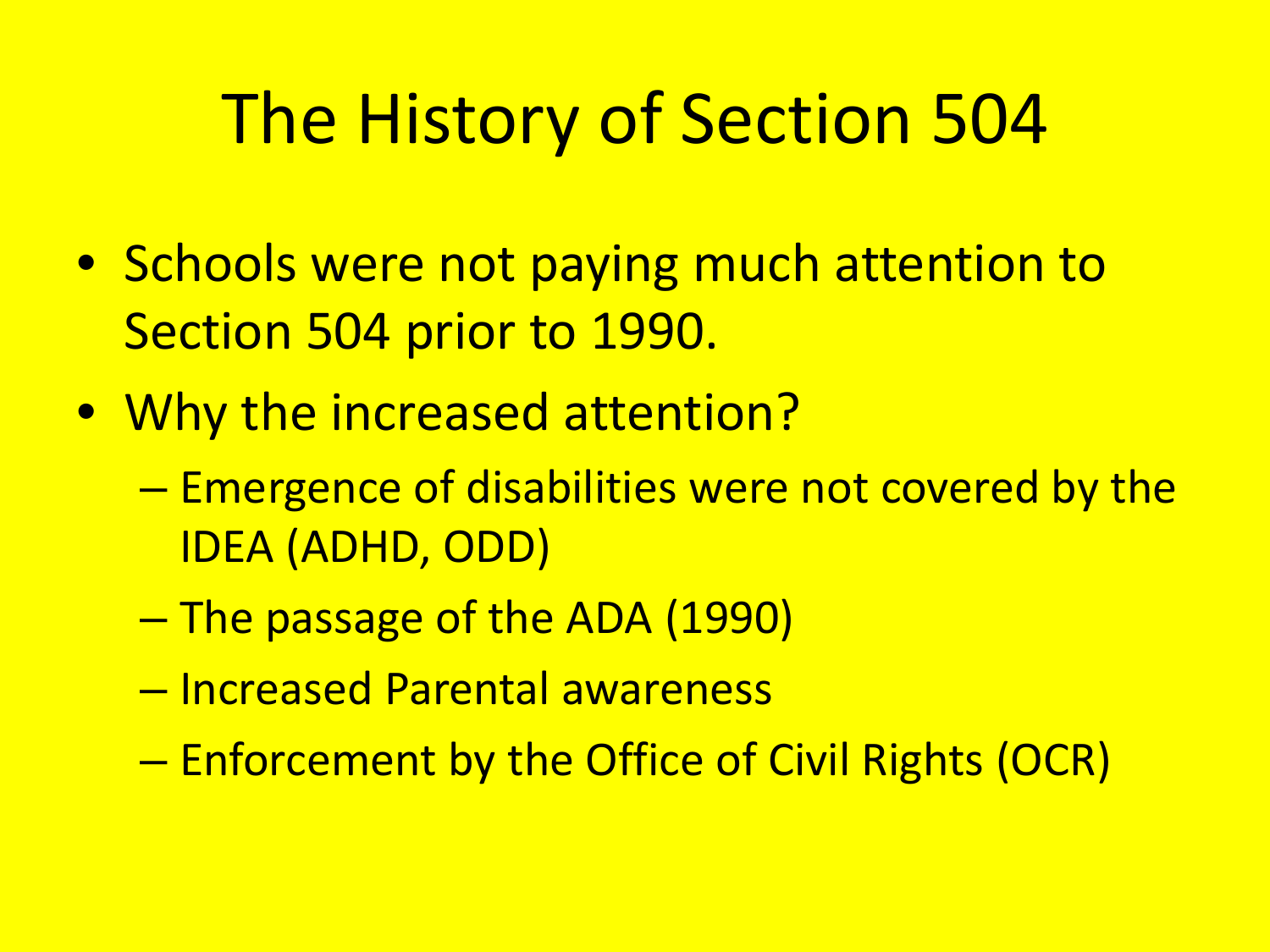### Health Plans

- Any student with a health plan must also be offered a 504 plan.
- A parent can reject the plan.
- Parents must be notified of the options.
- The health plan will then become part of their 504 plan in order to allow the child to fully participate in school.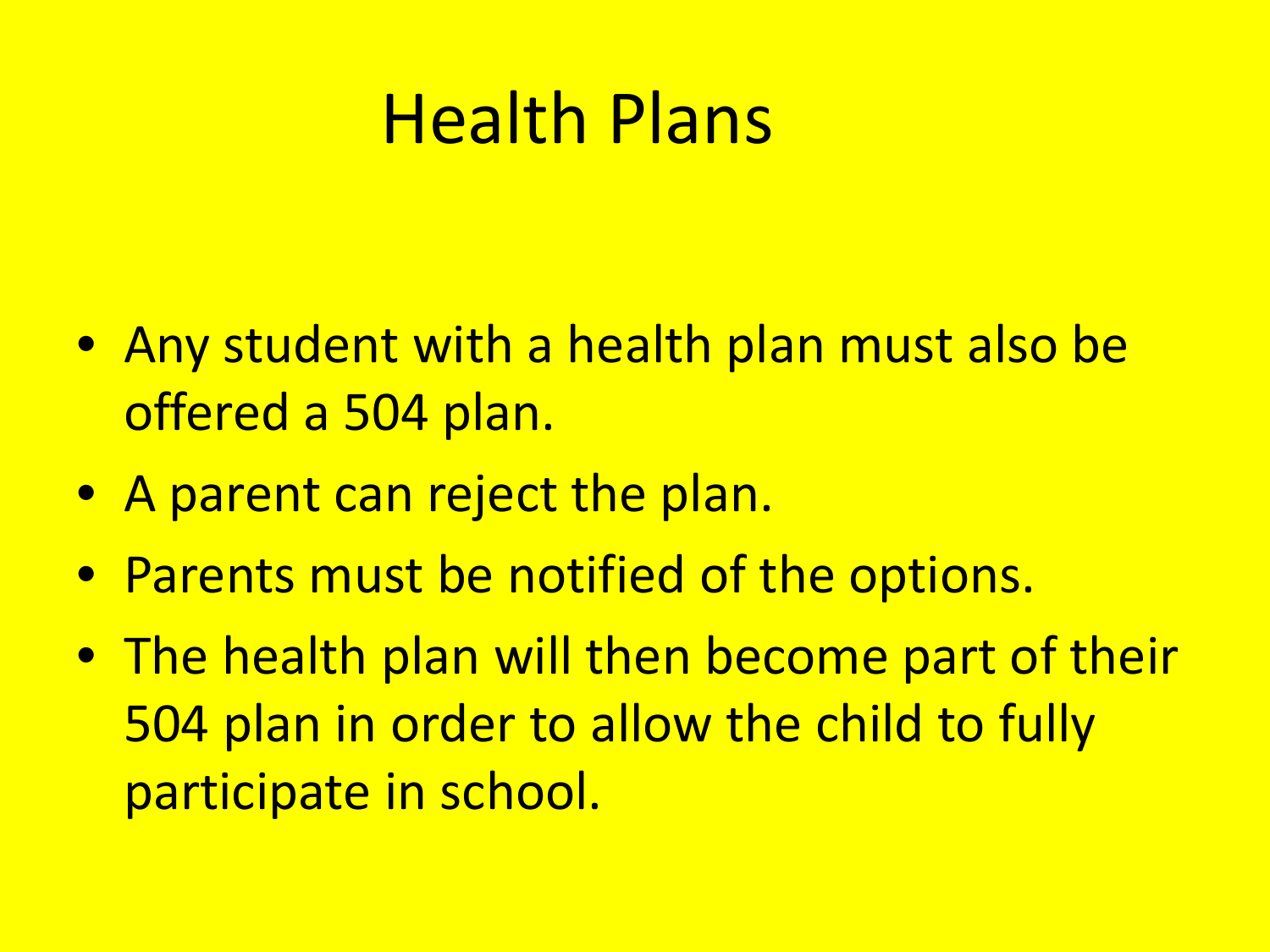#### Section 504

- o What is Section 504
- o Eligibility for Protection under Section 504
- o Comparison of Section 504 and IDEA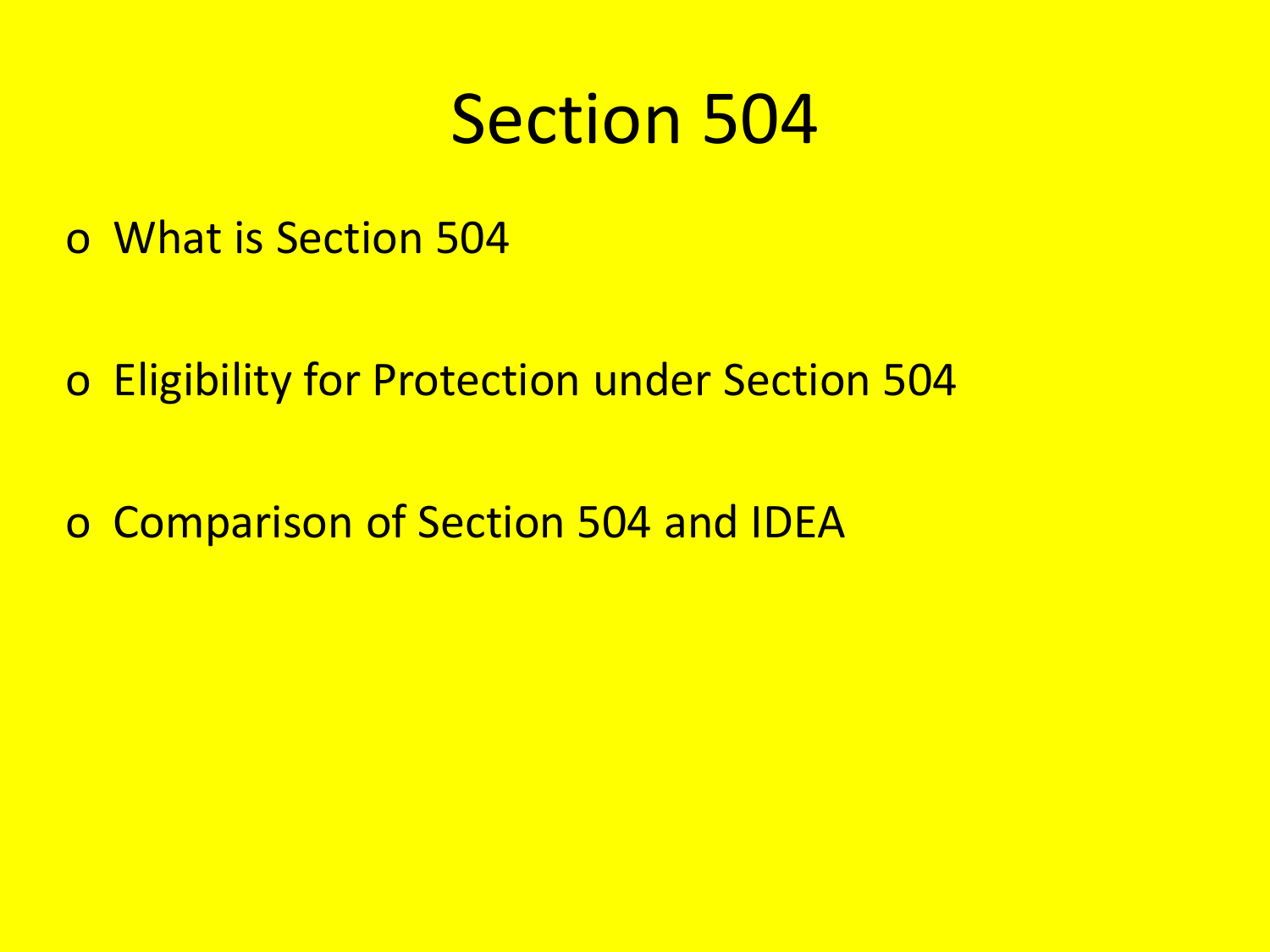### What is a 504 Plan

- Part of the Rehabilitation Act of 1973
- National Civil Rights Law
- Grants equal access to qualified persons with disabilities to all programs and activities receiving federal funding
- Section 504 says, *"No qualified person with a disability shall, solely by reason of his/her disability, be excluded from the participation in, be denied the benefits of, or be subject to discrimination under any program or activity receiving federal assistance."*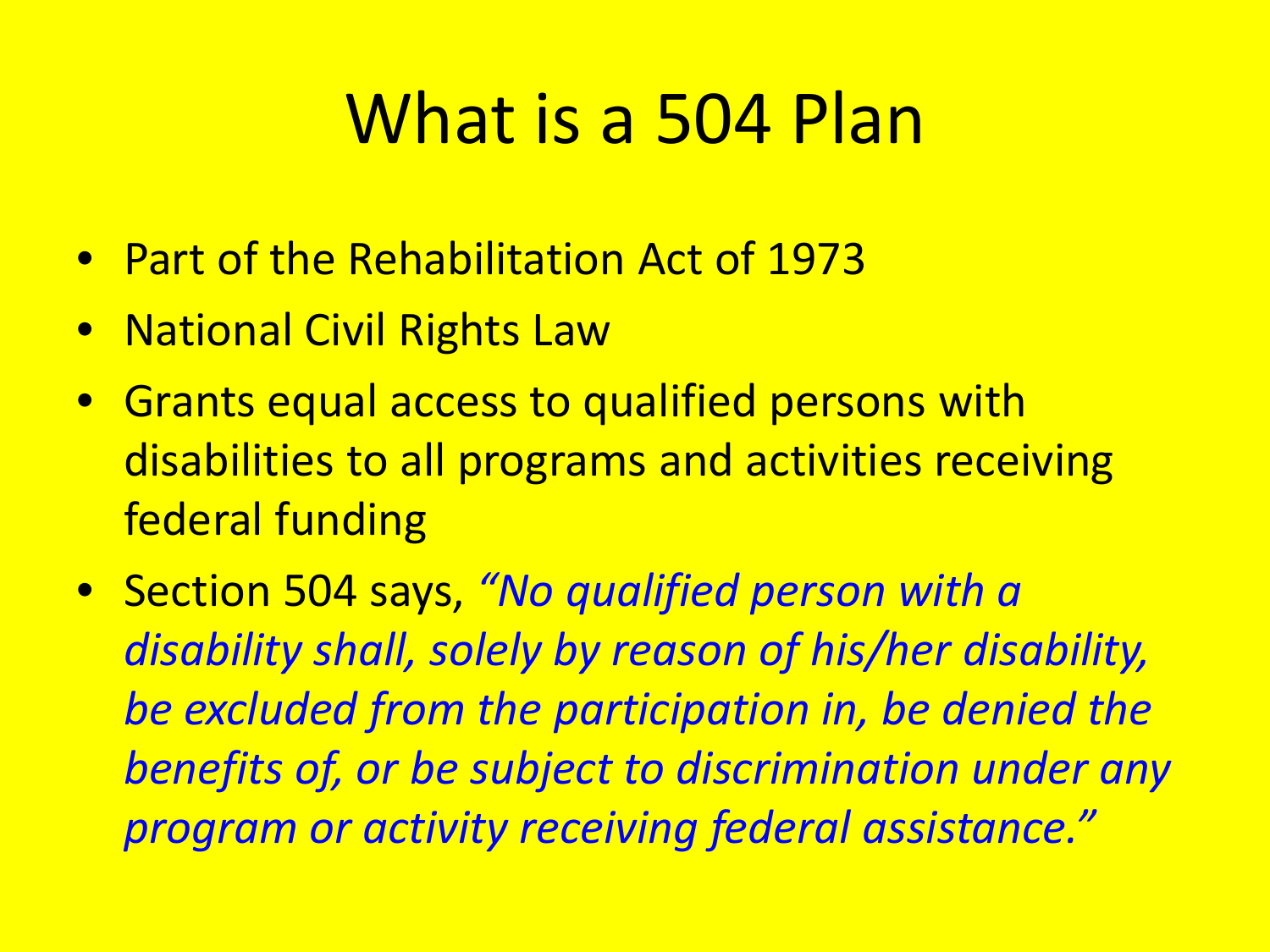#### Eligibility for Protections under Section 504

- Under Section 504, a person is considered to have a disability if that person (29 U.S.C. Sec. 706(8)):
- Has a physical or mental impairment which substantially limits one or more of his/her major life activities,
- Has a record of such an impairment, or
- Is regarded as having such impairment.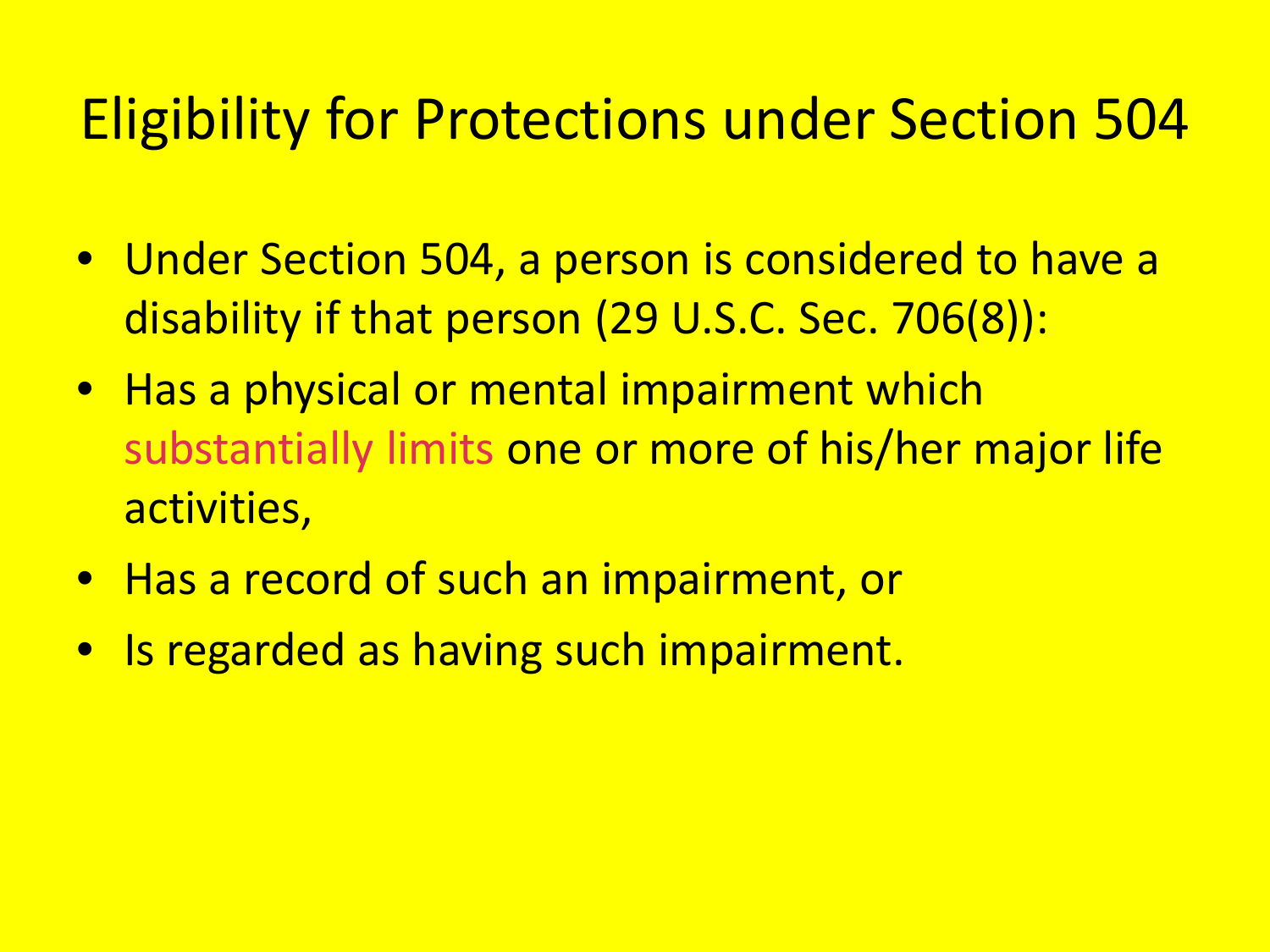# What is a physical/mental impairment?

- $(A)$  Cosmetic disfigurement, or anatomical loss affecting one or more of the following body systems: neurological; musculoskeletal; special sense organs, respiratory; including speech organs; cardiovascular; reproductive; digestive; genito-urinary; hemic and lymphatic; skin; and endocrine; or
- (B) Any mental or psychological disorder, such as mental retardation, organic brain syndrome, emotional or mental illness, and specific learning disabilities:
- ADD or ADHD Bipolar
- Oppositional Defiant (ODD) Allergies
- 
- **Depression Anxiety**
- Many Others
- 
- 
- Diabetes Physical Disabled-wheelchair
	-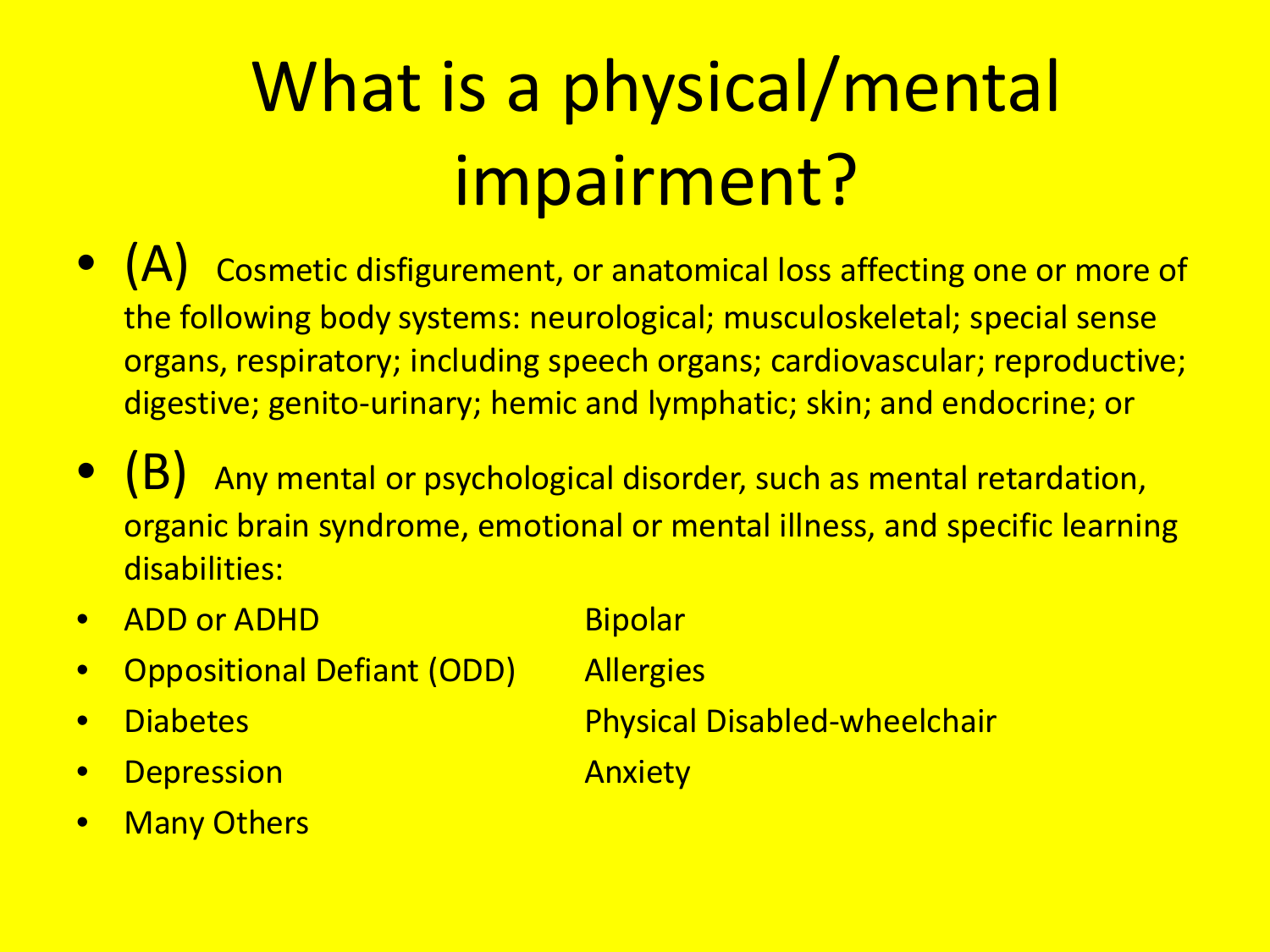## What does substantially limits mean?

- Unable to perform a major life activity that the average person in the general population can perform, or
- Significantly restricted as to the condition, manner, or duration under which an individual can perform a particular major life activity, as compared to the average person in the general population performing that same major life activity.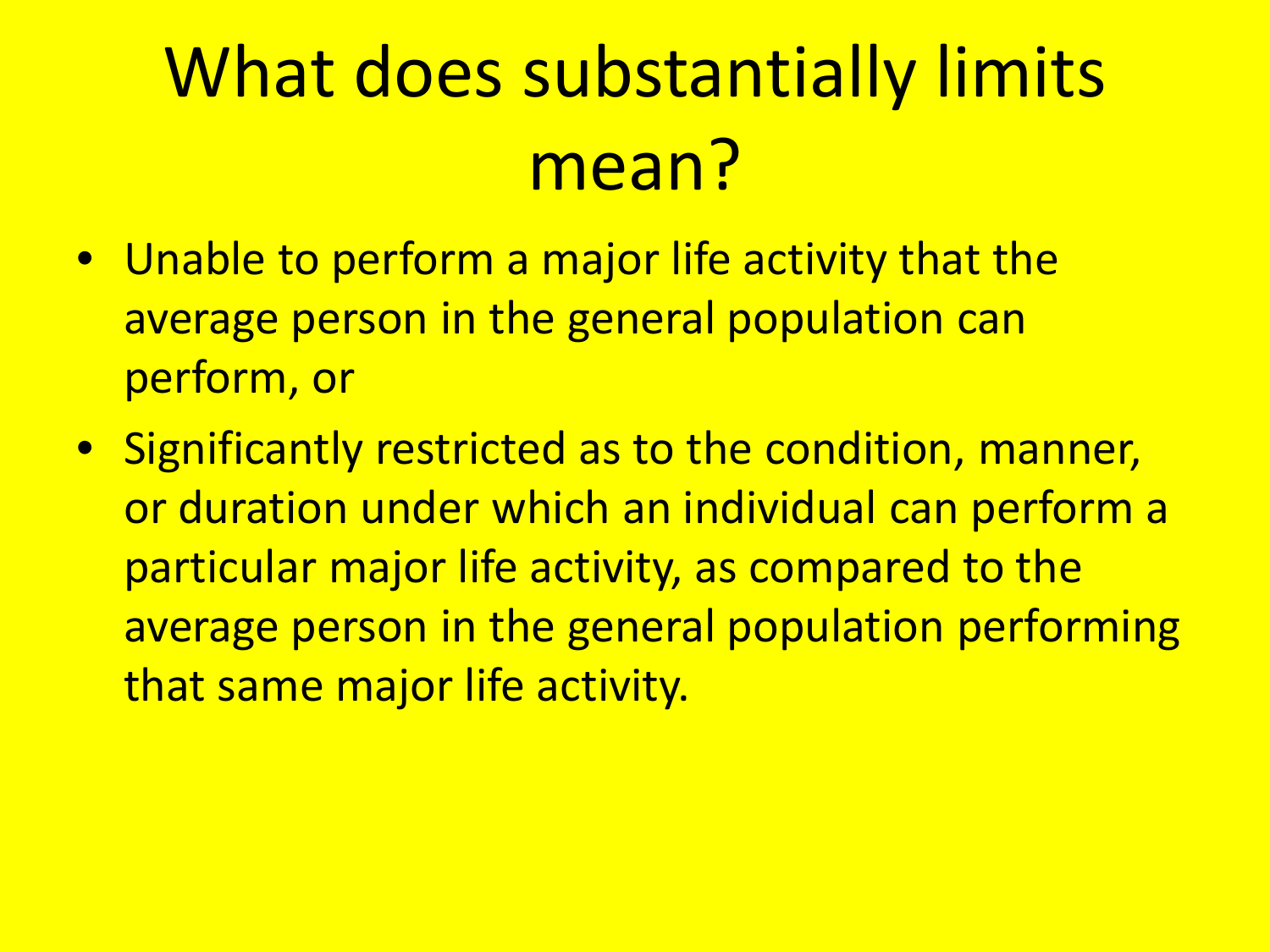## What is a major life activity?

- Caring for one's self
- Performing manual tasks
- Walking
- Seeing
- Hearing
- Speaking
- Breathing
- Learning
- Working
- **Others**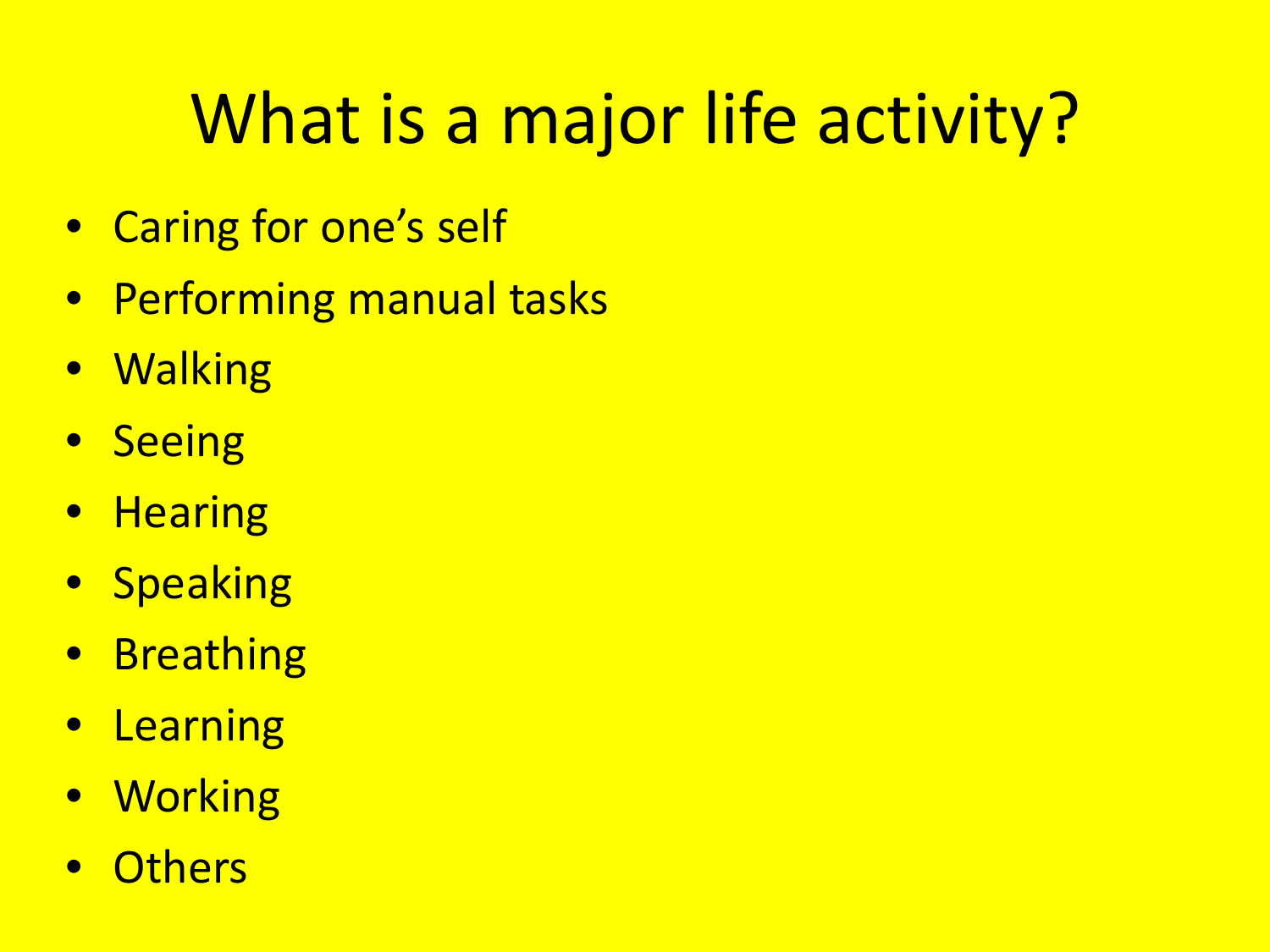# How to determine if it is Substantial?

- (1) Nature and severity of impairment:
- Is the impairment mild or severe?
- Does the impairment result in the student not achieving at average levels?
- Does the impairment impact on a major life activity? If so, how?
- (2) Duration or expected duration of impairment:
- Will the impairment be of such short duration as to not cause significant problems?
- Will the impairment cease impacting the child without any interventions?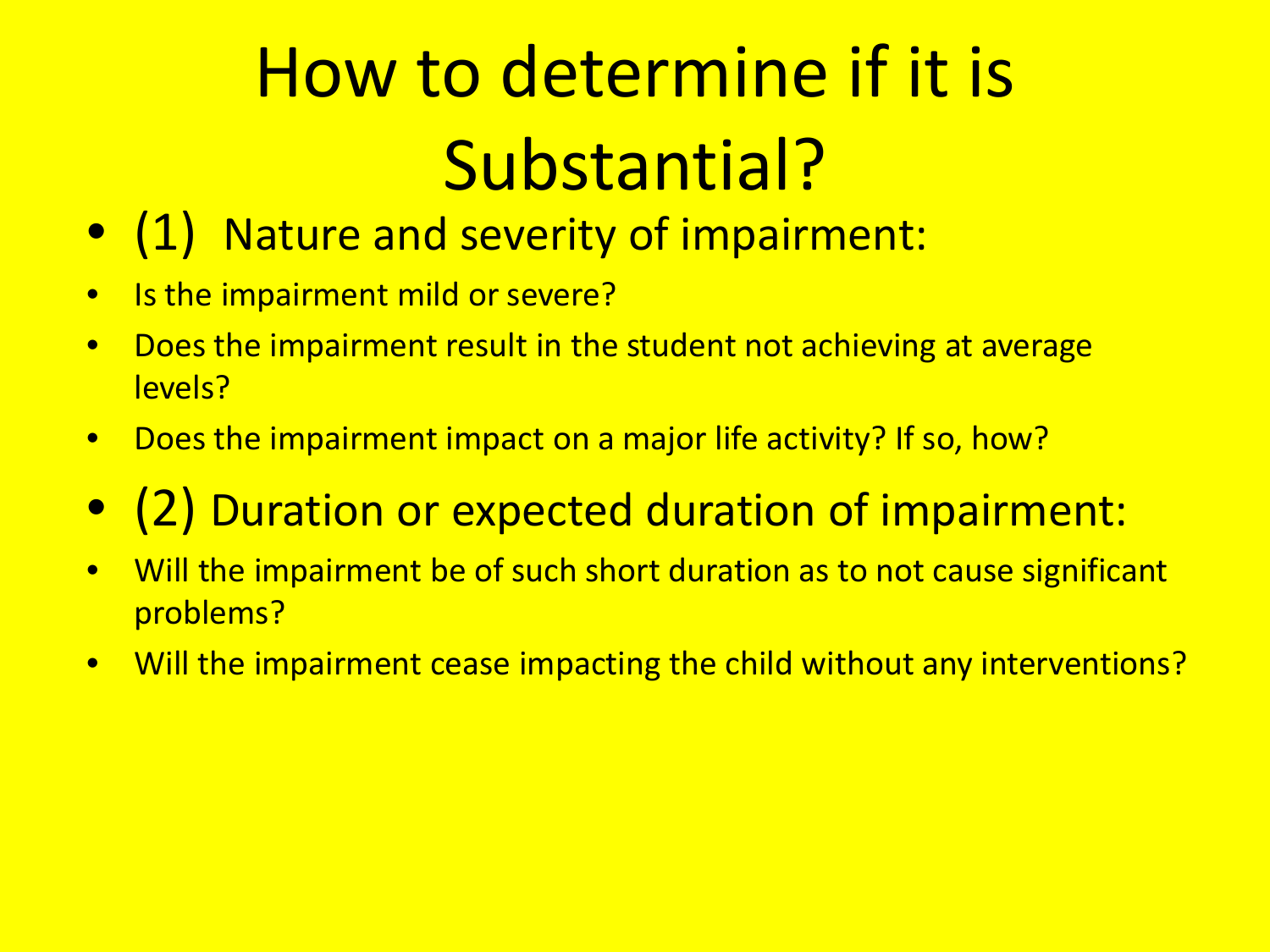## How to determine if it is Substantial?

- (3) Permanent or long term impact resulting from the impairment:
- Will the impairment be short or long in duration?
- If the impairment is short, will it have a significant impact without intervention?
- If the impairment will be long term, will the impact substantially limit the student's access to school or school activities?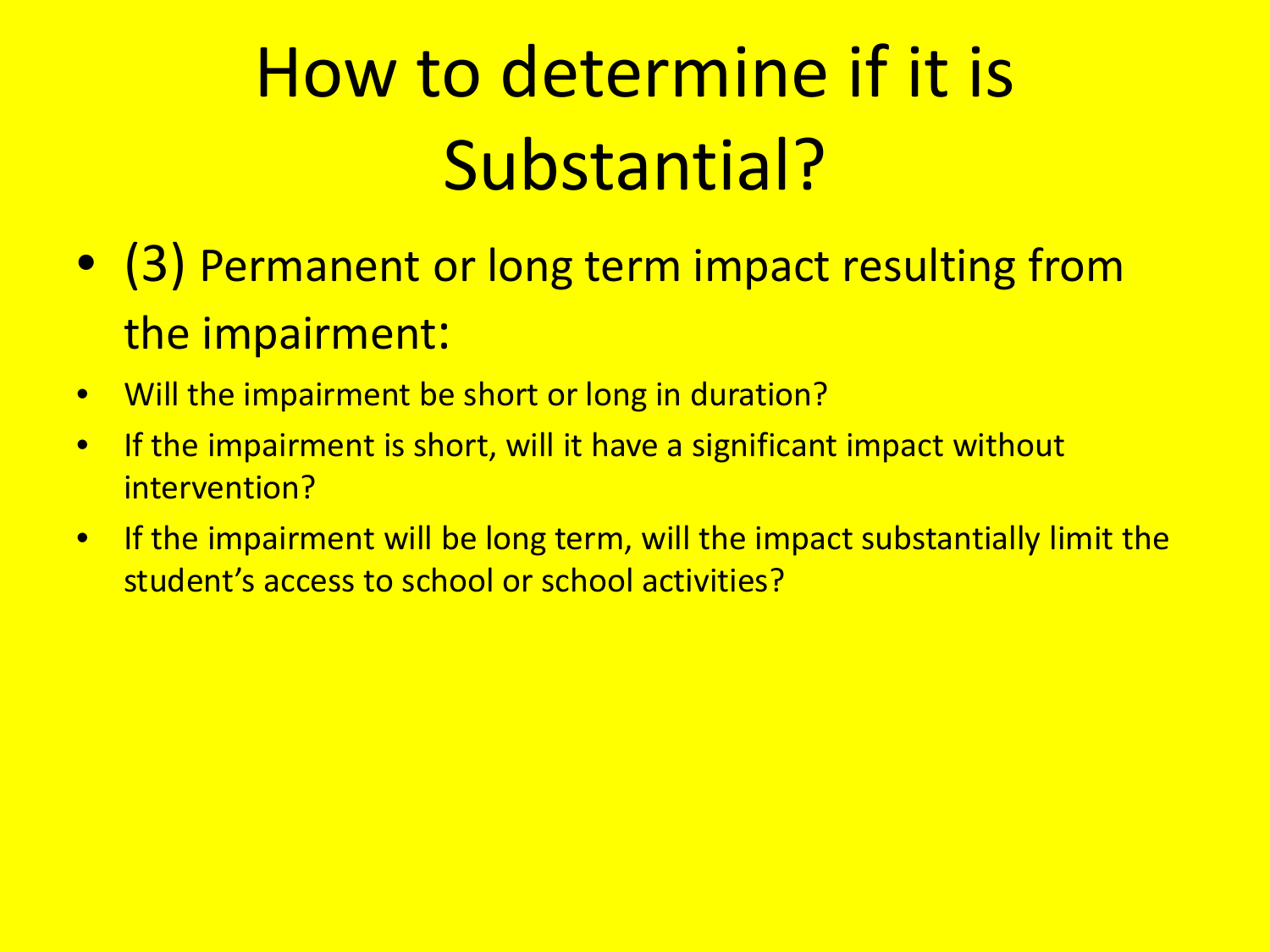## **Terminology**

- **Accommodations**: Specialized instruction , related aids or services, or program modification needed for a 504 eligible student to access the school environment or school activities (curricular or extra curricular).
- **Individual Accommodation Plan (IAP)**: Written document setting out specialized instruction, related aids or services, program modification needed to enable the student to access the school environment or school activities (Don't refer to it as an IEP)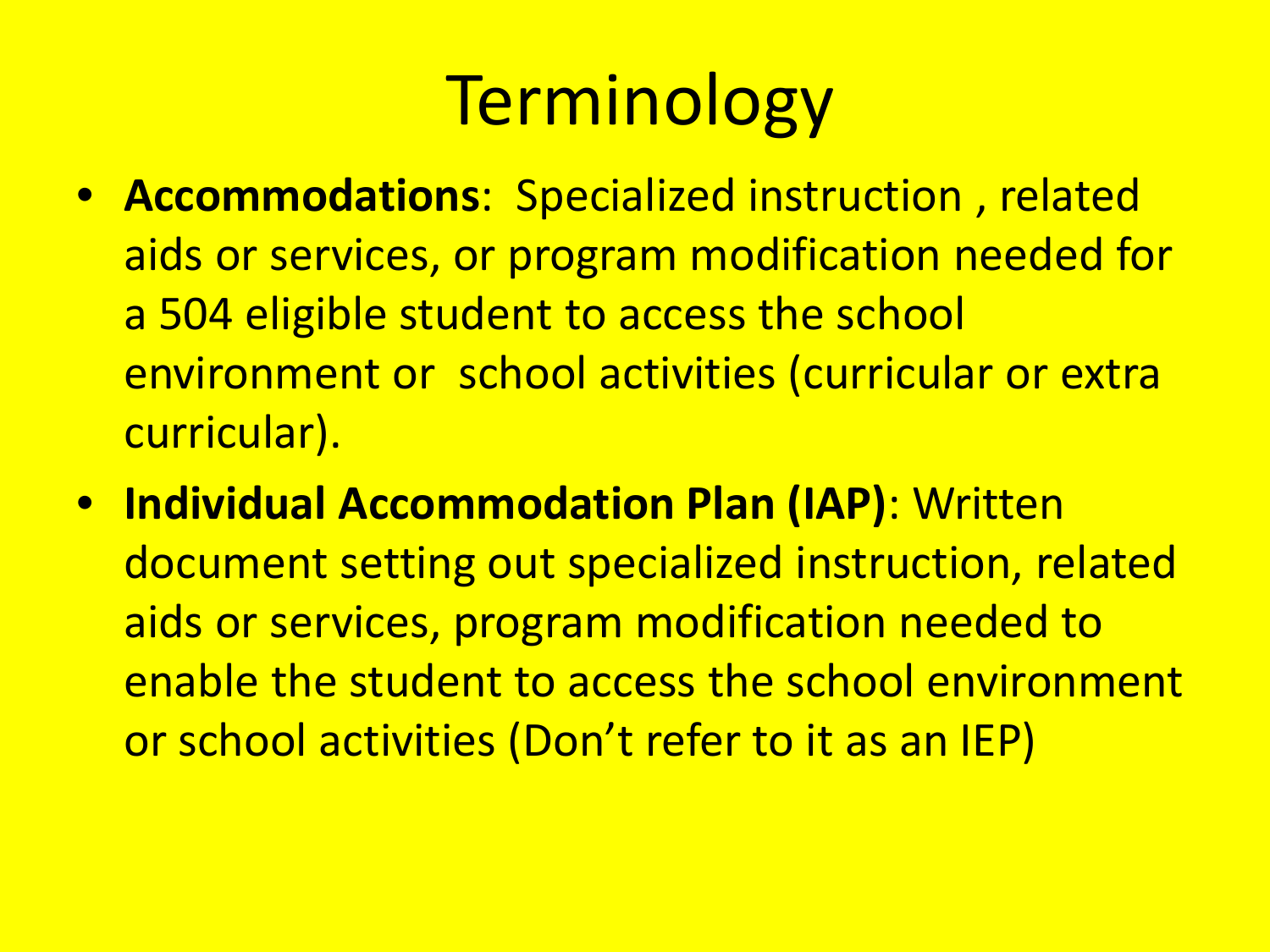### Accommodations

- Provide equal opportunity
- Considers functional limitations and provides alternative methods for performing task
- Given to parents and shared with student's teachers
- Implementation of 504 Plan is the most important part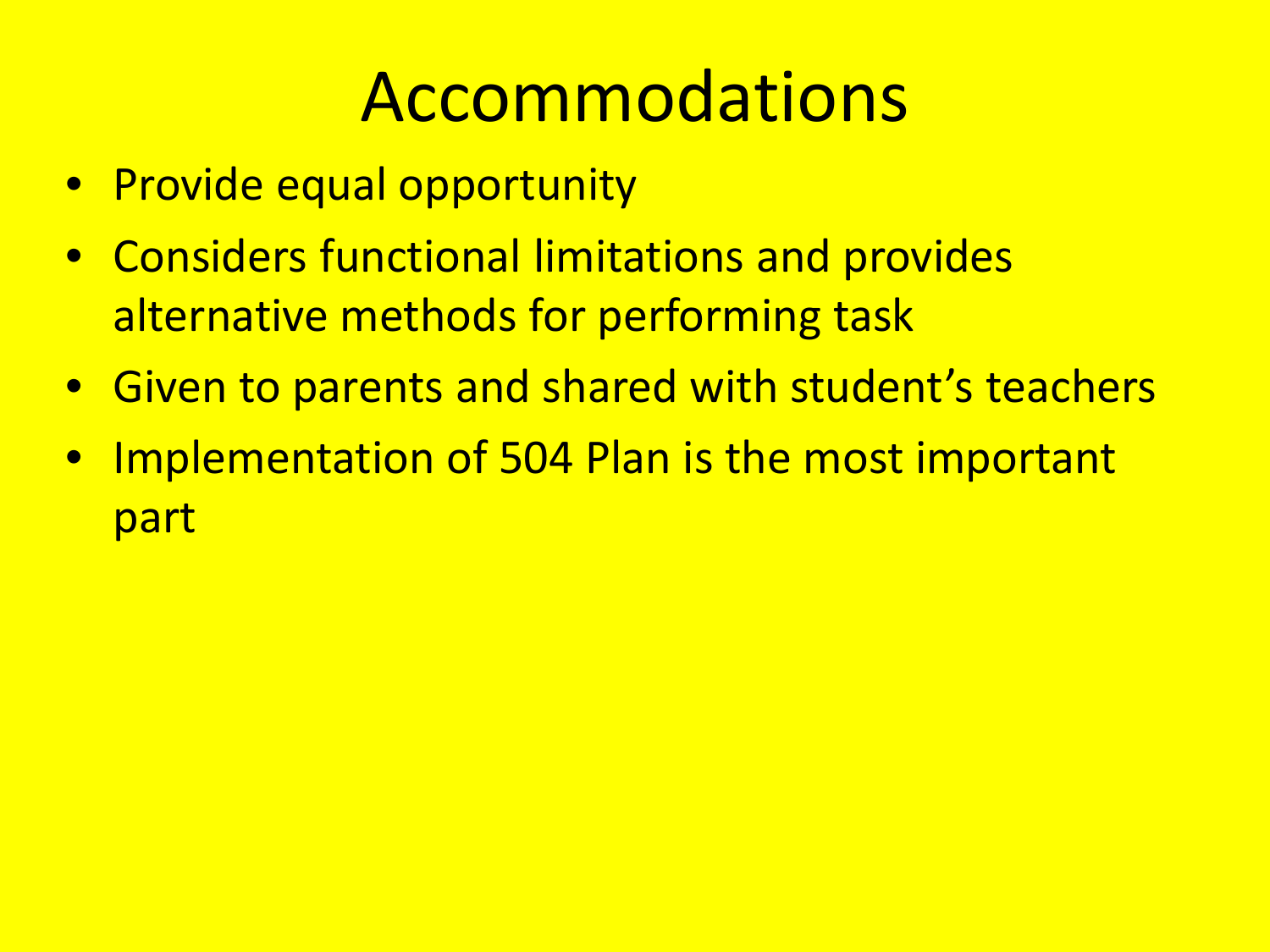## Accommodations

- Must be individualized
- A disabled person needs should be met at the extent as the person without the handicapping condition
- Must have parental consent
- Related services may be provided
- Evaluation does not necessarily mean testcollection of data
- Committee must draw on information from a variety of sources
- Comprehensive evaluation is required every three years.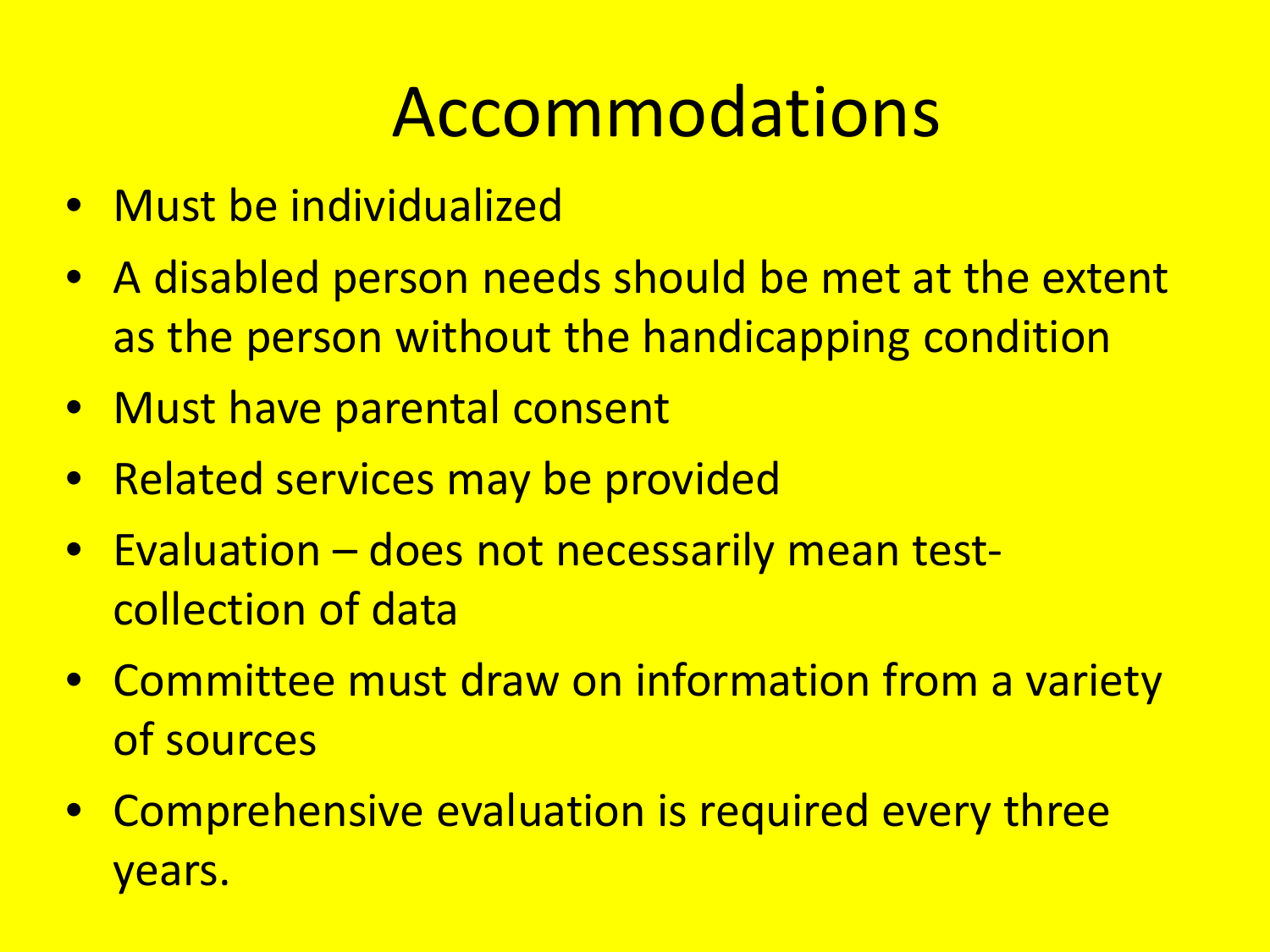#### Accommodations

- Accommodations should Reduce barriers Not provide an Advantage.
- Based upon data collection from the student performance
- Everyone's input is considered; however, no single person's input is preferred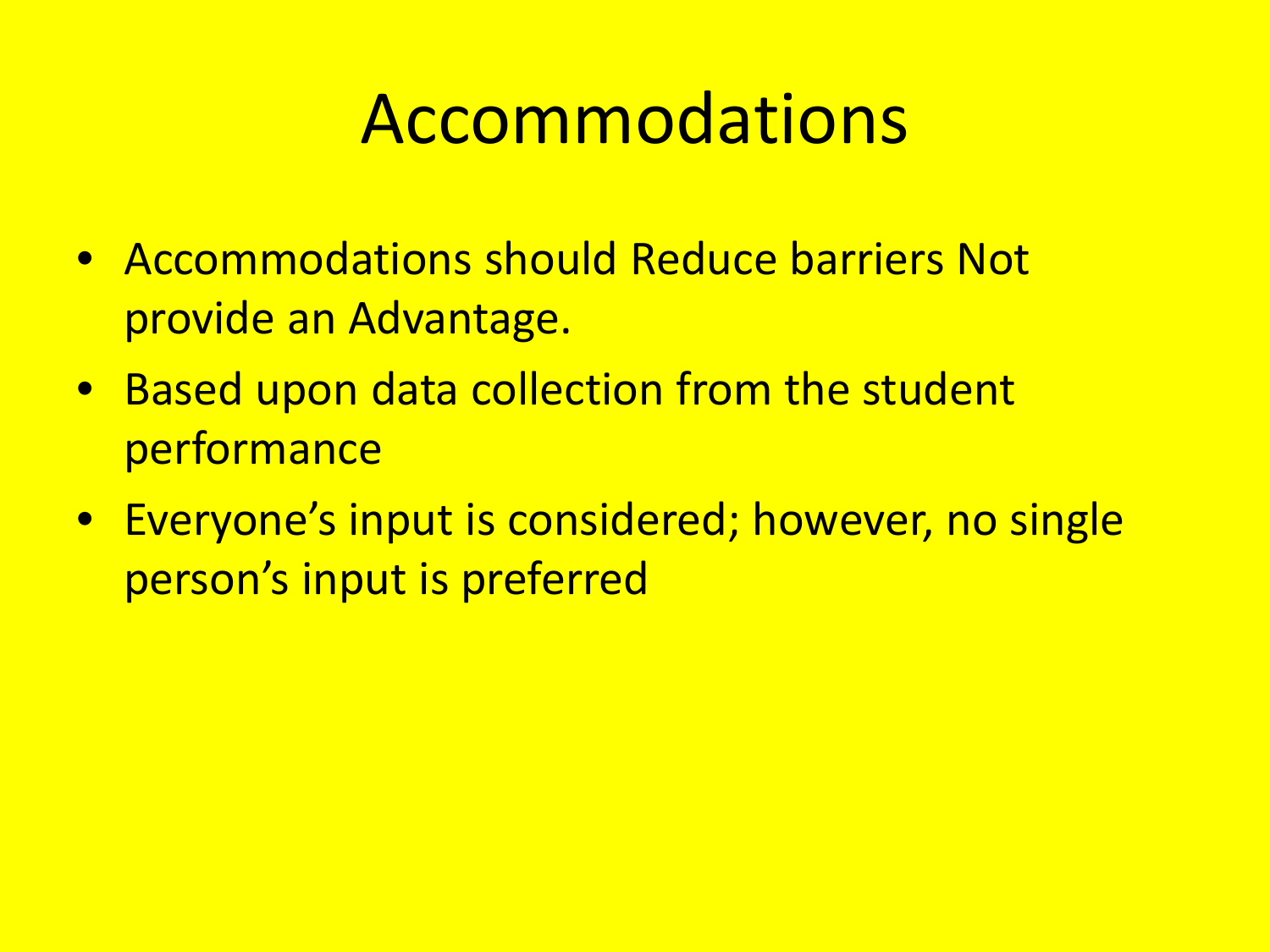## How are students identified?

- Committee determines if there is a mental or physical disability
- Does the impairment substantially effect a major life activity such as walking, seeing, hearing, speaking, breathing, learning, working, and caring for oneself and performing manual tasks?
- **If yes, committee writes an IAP**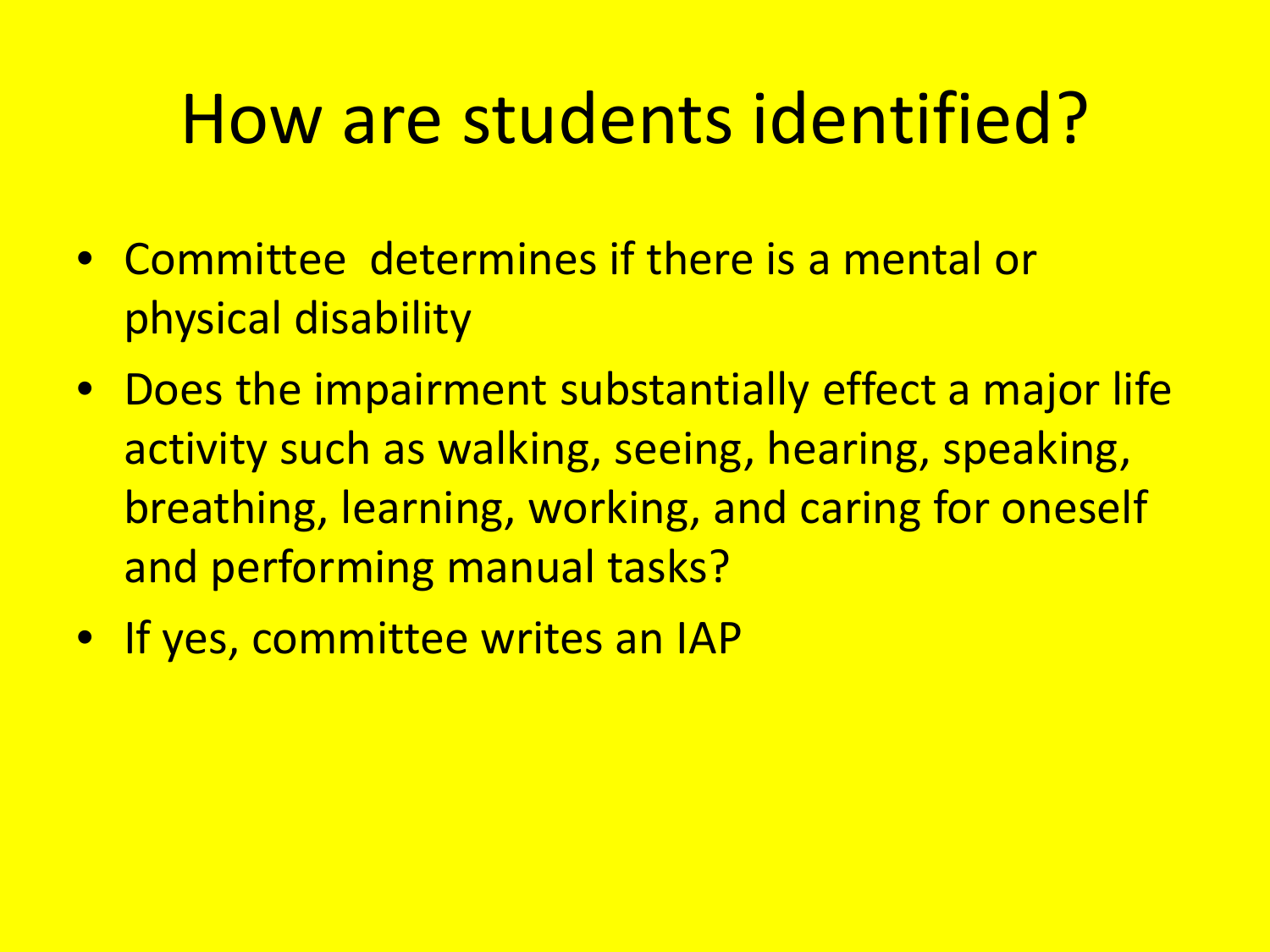# How is 504 different from Special Education (IDEA)

- 504 is intended to establish a "level playing field"
- IDEA is remedial
- IDEA students must meet federal criteria for identification and must need specially designed instruction to learn
- 504 definition covers a broader range than IDEA and student's needs regarding accessibility and/or accommodations in a regular classroom setting.
- All IDEA students are covered by 504, but not all 504 students are eligible for services under IDEA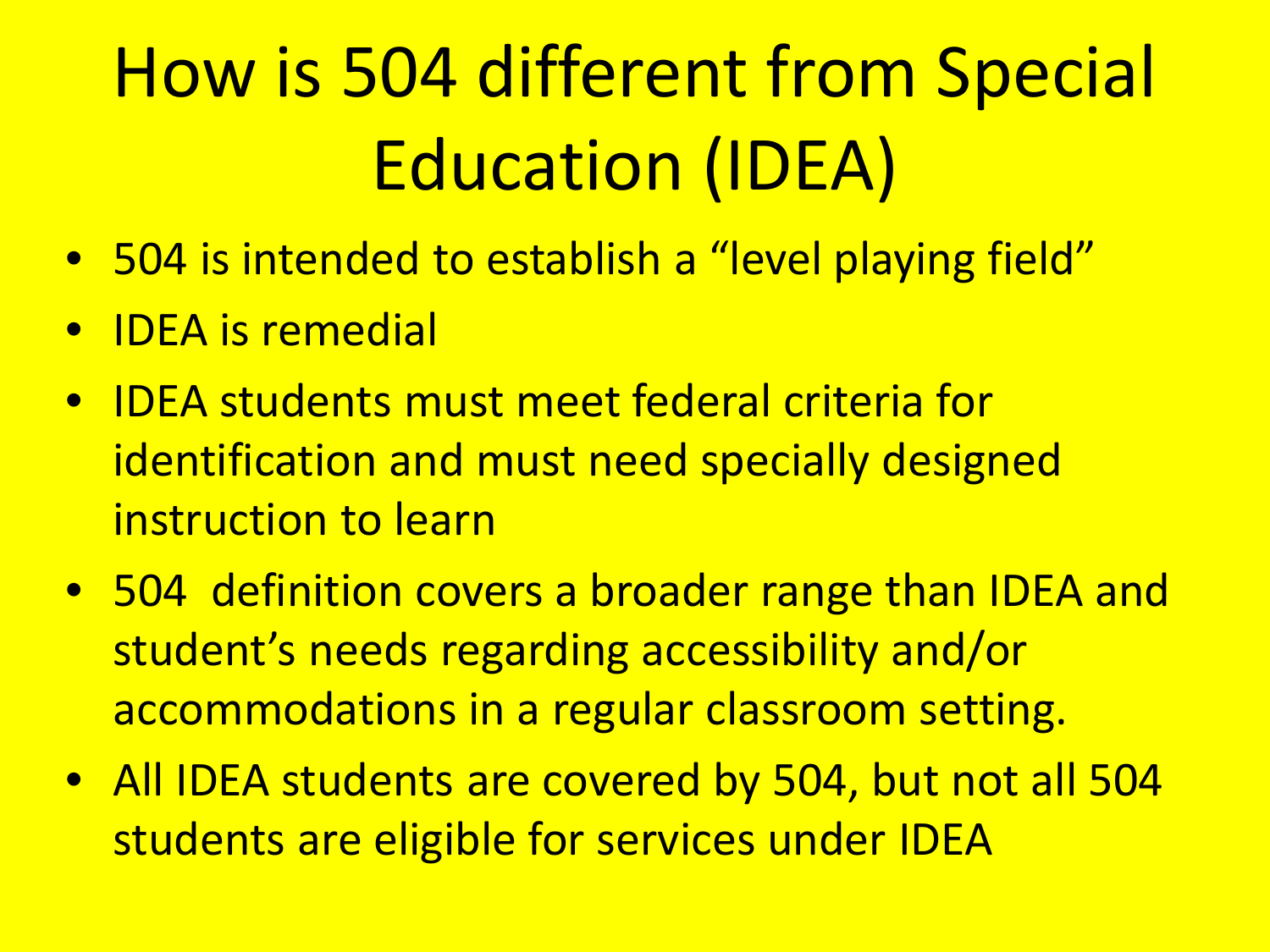## Clues to referring a student

- Suspension
- **Retention**
- Pattern of not benefiting from instruction
- Return after physical or mental illness
- Release from Special Education
- Referred but did not qualify for special education
- Health Conditions
- "At-Risk" student
- New building or remodeling is being considered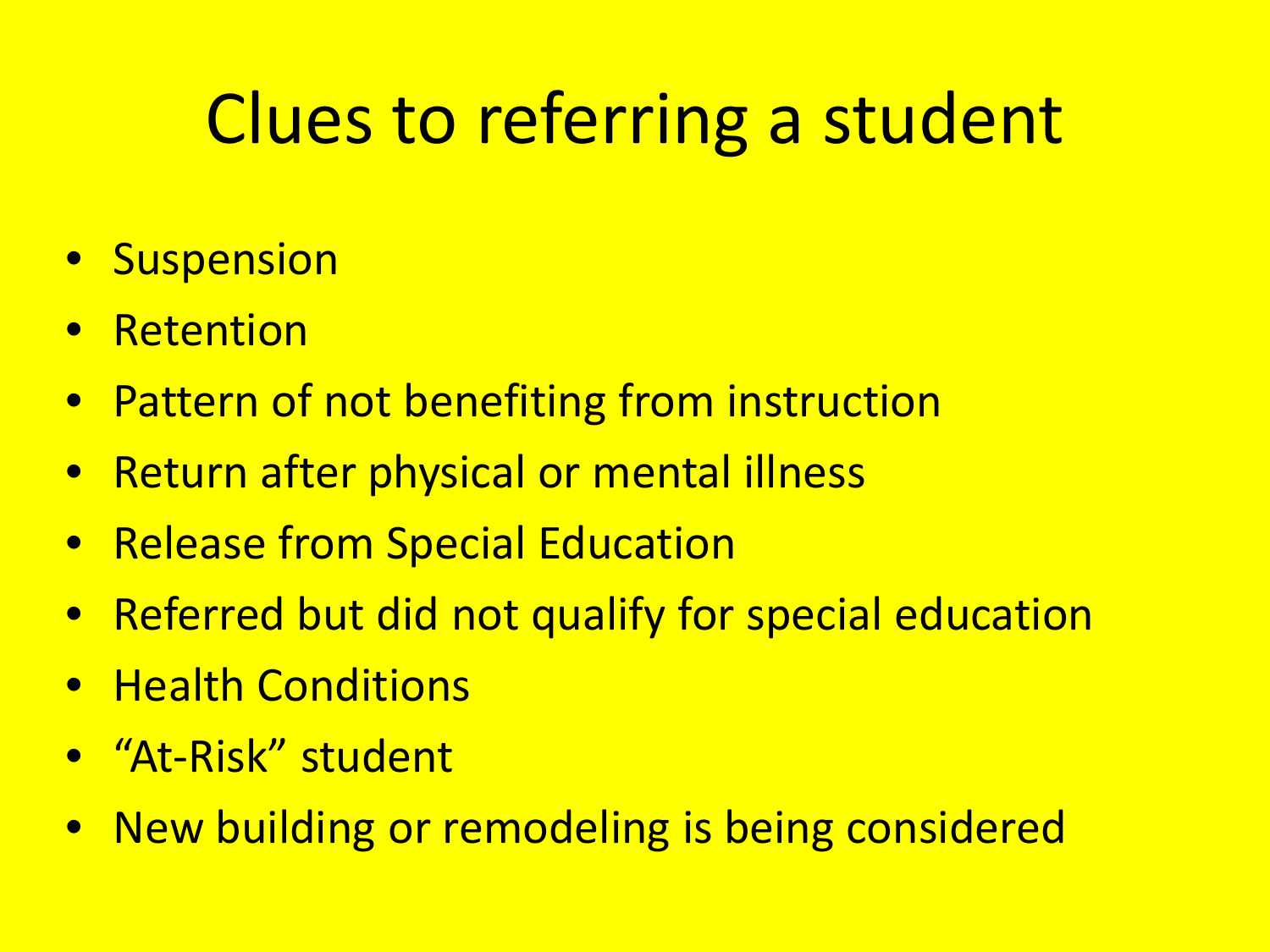## Eligibility Meeting

- Does the student have a diagnosed disability
- Does the disability adversely effect a major life activity?
- A student may have a disability, but it must adversely effect a major life activity to qualify under Section 504.
- If the student does not qualify for a 504, an Accommodation Plan cannot be written.
- Accommodation Plans are to be reviewed annually.